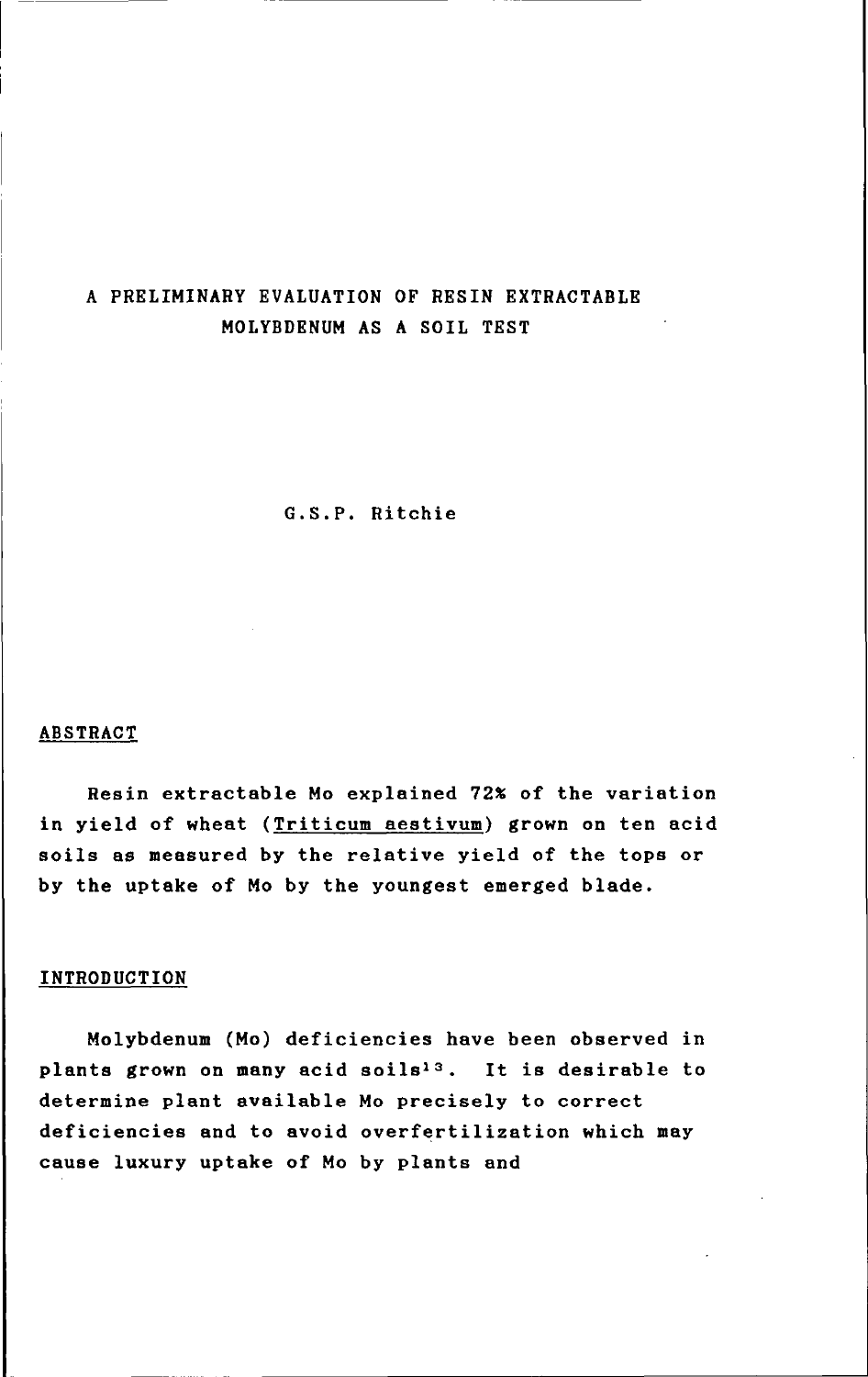result in copper deficiencies in animals grazing pastures. Gupta and Lipsett? concluded that none of the existing methods of soil analysis for assessing Mo availability could identify Mo responsive soils adequately.

Resin extractable Mo may prove to be a suitable method to identify Mo responsive soils but refinement and re-evaluation of the technique is required. Bhella and Dawson<sup>3</sup> found that resin-extractable Mo was well correlated with modybdenum uptake by subterranean clover whereas Karimian and Cox9 did not observe a good correlation between resin extractable molybdenum and molybdenum uptake by cauliflower. The conflicting results could be due to limitations in the methods of extraction used by both research groups. Firstly, the soils were ground which could lead to some molybdenum becoming more accessible for exchange onto resin than under natural conditions. Secondly, neither study states the anion type that is adsorbed onto the resin before extraction. In the case of phosphorus anions, Sibbesen<sup>11</sup> found that if the anion on the exchange resin was bicarbonate, then resin extractable phosphorus was better correlated with phosphorus uptake than when chloride was the exchangeable ion. Bhella and Dawson<sup>3</sup> and Karimian and Cox<sup>9</sup> presumably used the resin in the chloride form because this is the form commonly supplied by manufacturers. Thirdly, the soil:water:resin ratios were not kept constant. Barrow and Shaw2 , Sibbensen11and Bache and Ireland1 have all shown that these ratios affect the amount of anion that is extracted by resins. It would appear, therefore, that the method has not been developed to its full potential.

The objectives of this research were to refine the method of extracting Mo from soils with resin and then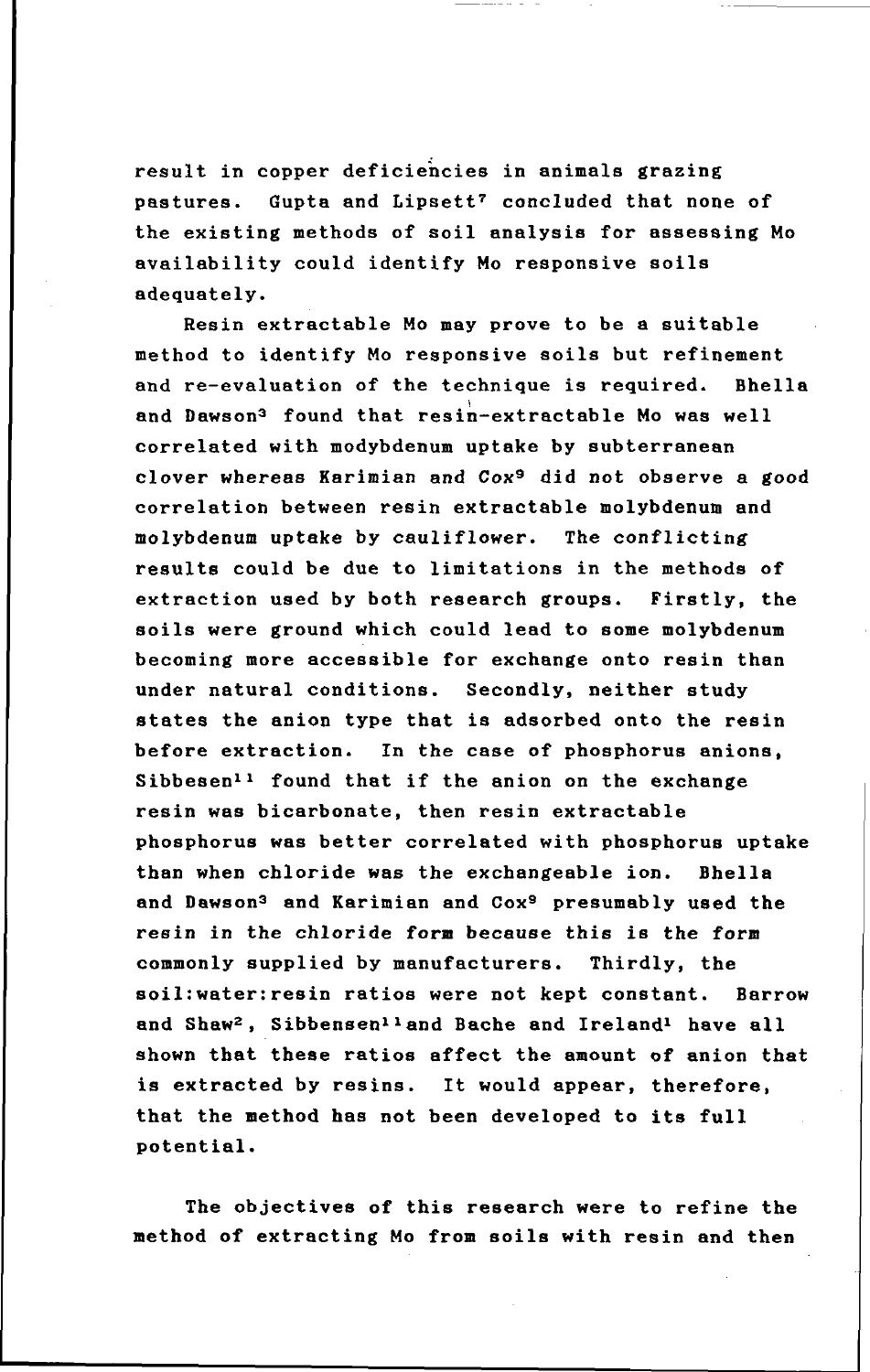to make a preliminary assessment of the ability of the method to determine whether Mo is present in adequate quantities to support plant growth.

# MATERIALS AND METHODS Method Development

Preliminary experiments were conducted to establish the type of resin, initial saturating anion and eluting solution that gave the highest recovery of Mo from stock solutions.

Molybdenum was extracted by shaking 10 g of soil for one hour with 0.5 g of phosphate-saturated Dowex 1 x 8 resin contained in a nylon mesh bag and suspended in 20 ml of double deionised water. The resin bag is removed from the soil, washed with deionised water, and shaken with 20 mls of a solution containing both 0.16 M HN03 and 1 M KN03 for 30 minutes to elute the Mo from the resin. The eluting solution is then filtered, 200 ul of 2% hydroxylammonium sulphate is added and the solution is heated to boiling for 15 minutes. The volume is made up to its original value with double deionised water. Fifty ul of 6 M K2HP04 is added to a 5 ml aliquot before determining Mo by Differential Pulse Polarography6.

#### Evaluation of Resin Extractable Mo as a Soil Test

A glasshouse experiment consisting of a complete factorial assay of two molybdenum applications (0 and 300 ug/pot) and ten soils (Table 1) was used to assess if resin extractable Mo was a suitable test to measure the ability of a soil to supply adequate Mo for wheat (Triticum aestivum).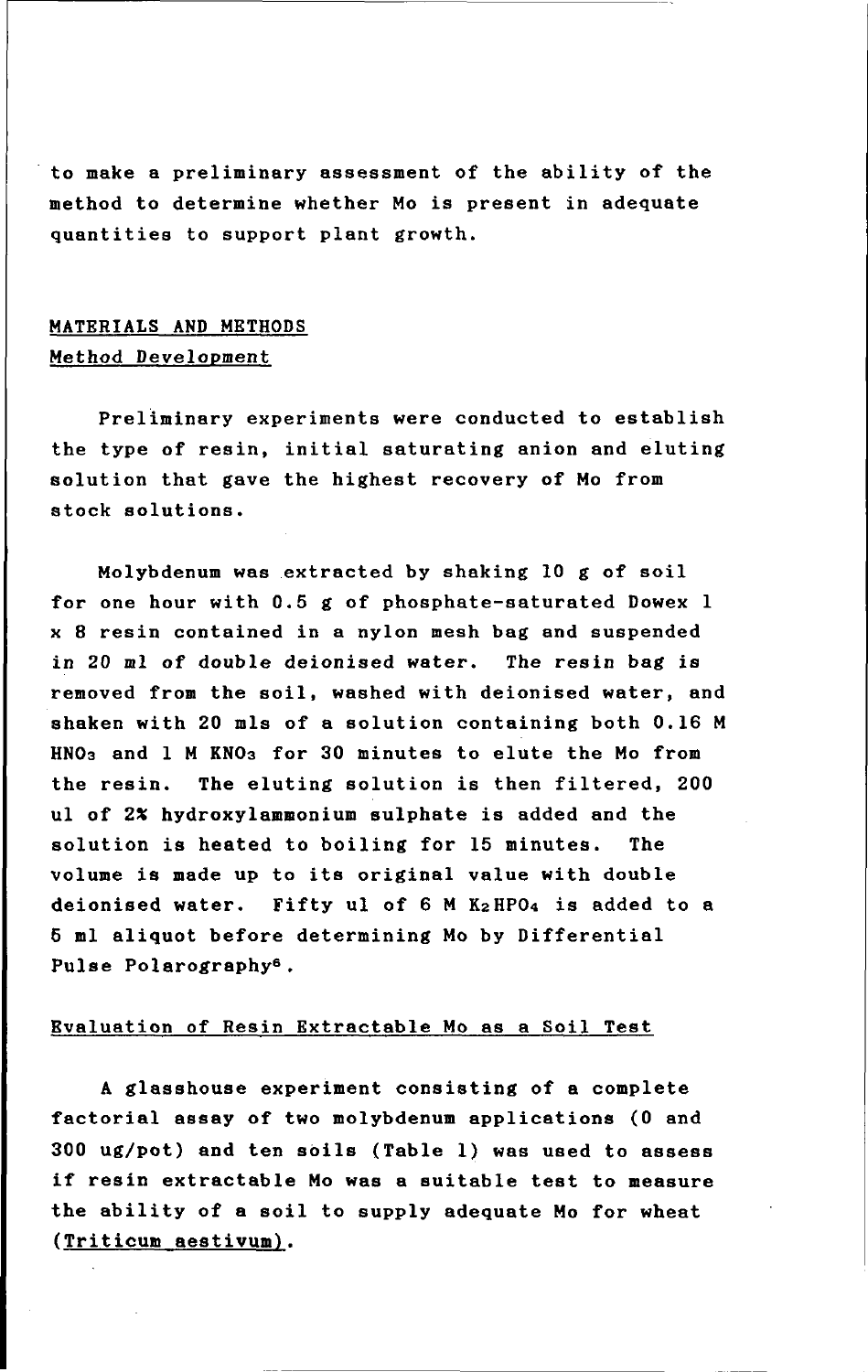#### $\mathbb{R}^{\mathbb{Z}^2}$ TABLE I

Some Chemical Properties of the Soils used in the Pot Experiment.

| Soil           | Organic<br>matter<br>$(\boldsymbol{x})$ | c.e.c.<br>$2+$<br>$(\texttt{cmol}(1/2Ba))$<br>$(Kg^{-1})$ | рH<br>(0.01M)<br>$\operatorname{card}_2$ ) | resin Mo<br>(ppb) |
|----------------|-----------------------------------------|-----------------------------------------------------------|--------------------------------------------|-------------------|
| Wongan Hills A | 0.96                                    | 4.8                                                       | 4.49                                       | 17.7              |
| Wongan Hills B | 1.02                                    | 4.3                                                       | 4.27                                       | 23.2              |
| Wyalkatchem    | 0.93                                    | 3.5                                                       | 4.18                                       | 23.4              |
| Mungite        | 2.78                                    | 12.2                                                      | 4.10                                       | 12.4              |
| W. Binnu A     | 2.23                                    | 10.7                                                      | 4.72                                       | 21.8              |
| W. Binnu B     | 0.35                                    | 1.2                                                       | 5.15                                       | 8.6               |
| Redmond        | 7.36                                    | 14.9                                                      | 4.19                                       | 8.4               |
| Pindar         | 0.94                                    | 4.6                                                       | 4.31                                       | 9.8               |
| Yalanbee       | 2.46                                    | 5.8                                                       | 4.97                                       | 46.0              |
| Malebelling    | 3.04                                    | 7.7                                                       | 4.85                                       | 24.0              |
|                |                                         |                                                           |                                            |                   |

There were three replicates of each treatment arranged in a randomised block design. The soils were air dried, sieved  $($ <2 mm) and 3 kg of each soil were placed in 16 em-diameter pots lined with a polyethylene bag. The basal and treatment nutrients were applied as solutions (purified by hydroxyquinoline-chloroform extraction<sup>8</sup>) and thoroughly mixed into the soil. Previous experiments indicated the levels of nutrients that were added would not limit plant growth except for some soils where no molybdenum was supplied. Subsamples of soil were taken from each pot before growing the plants. Throughout the experiment, the pots were held in root cooling tanks at 20°C and the soils were maintained at field capacity with double deionised water. Sixteen wheat seeds, selected for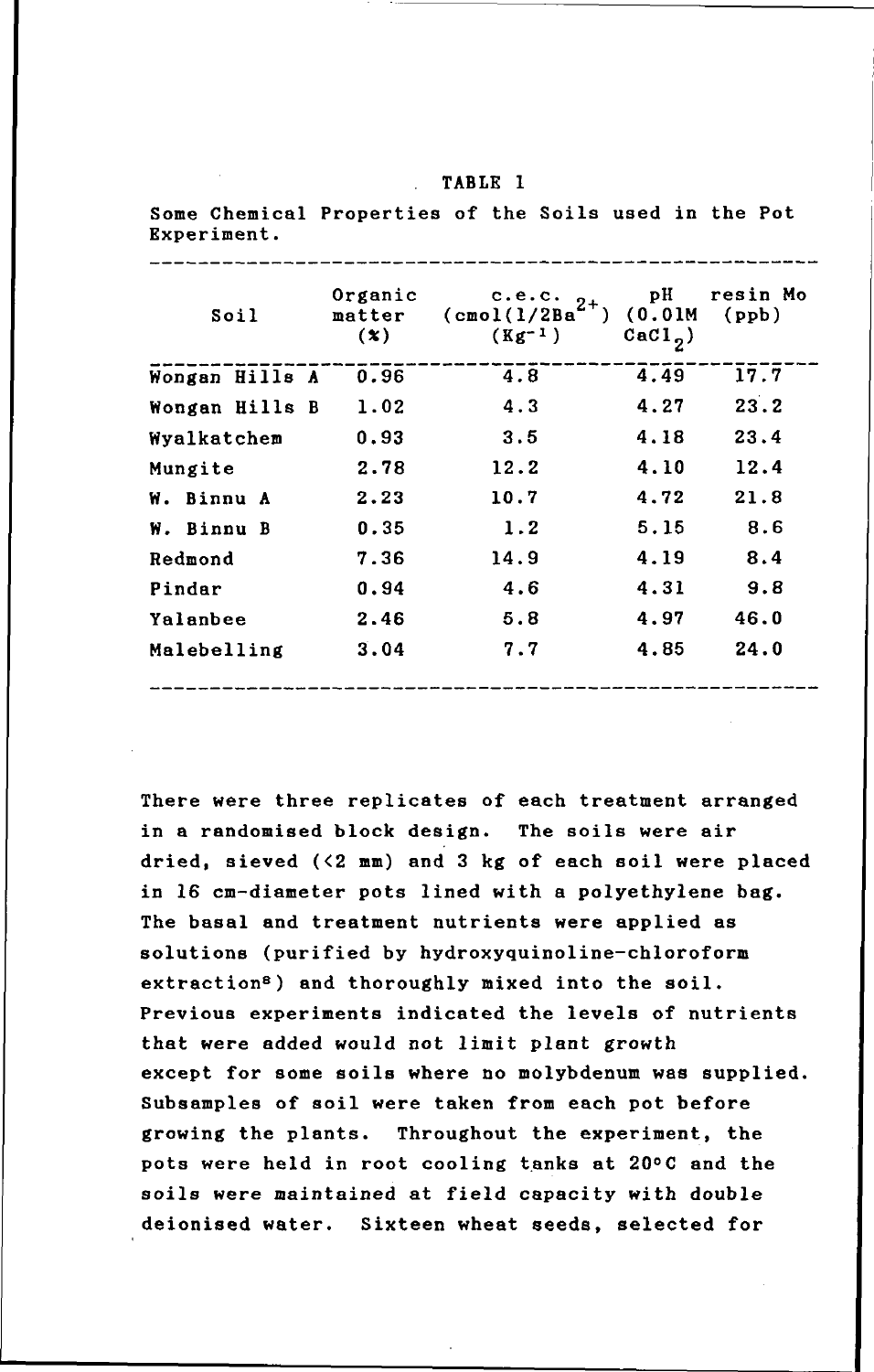their low Mo content, were sown in each pot at a depth of 20 mm. They were thinned to eight seedlings per pot after ten days.

The plants were harvested when the plants provided with adequate Mo had six leaves on the main stem. The shoots were cut off 3t the soil surface and the youngest emerged blades (YEB) were separated from the rest of the tops. Fresh and dry weights of shoots and YEB were determined.

The soils were analysed for organic matter (the Walkley-Black method<sup>10</sup>), CEC (0.1 M BaCl<sub>2</sub><sup>10</sup>) and pH in  $0.01$  M CaCl<sub>2</sub><sup>5</sup>. Resin extractable Mo was determined by the method described in the previous section.

Molybdenum was determined in a nitric-perchloric acid digest of the shoots and of the youngest emerged blade (YEB)12.

### RESULTS AND DISCUSSION

There was no consistent relationship between resin extractable Mo and organic matter content, pH or the c.e.c. of the soils.

In the absence of molybdenum, there was a reduction in the dry weight of shoots of wheat grown on six of the ten soils in comparison to the yields determined in the presence of 300 ug Mo/pot (Table 2). The molybdenum concentrations in the YEB of wheat grown on eight of the soils were  $\langle 50 \text{ ug/g},$  the critical concentration estimated by Robson (personal communidation). The percentage variation in yield and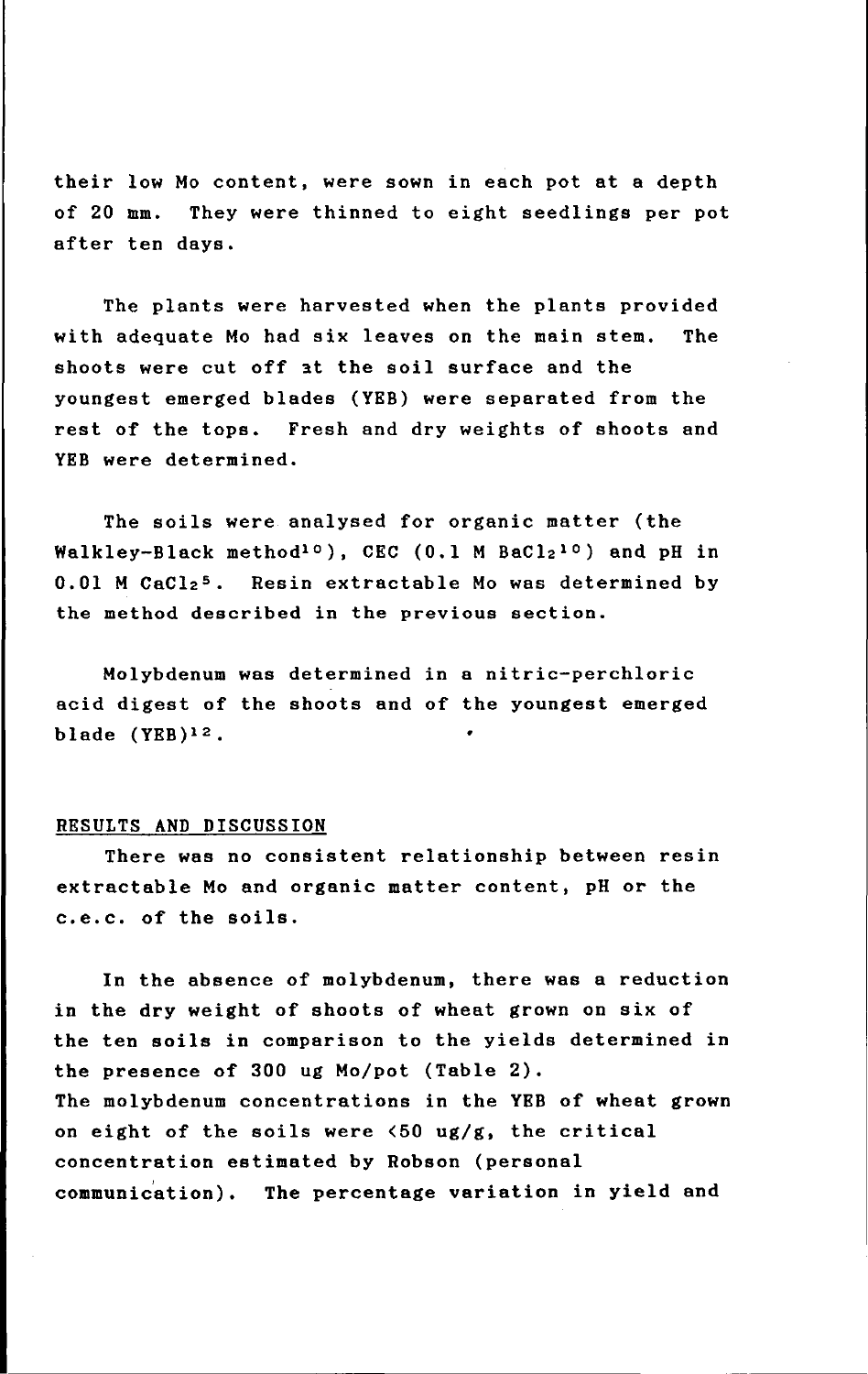## Dry Weight (g) and Molybdenum Content (ng/plant) of Tops and the Concentration of Mo (ng/g) in the YEB of Wheat Plants Grown in Ten Acid Soils in the Presence (+M, 300 ug/pot) and Absence (-M) of added Mo.

| Soil               | $_{\rm{Dry}}$ |        | Relative |                     | Mo content | Mо                        |         |
|--------------------|---------------|--------|----------|---------------------|------------|---------------------------|---------|
|                    |               | weight | yield    |                     | tops       |                           | concen- |
|                    | tops $(g)$    |        | (x)      | $(ng/\text{plan}t)$ |            | tration<br>YE B<br>(ng/g) |         |
|                    | $-MO$         | $+Mo$  | -Mo/+Mo  | $-MO$               | $+Mo$      |                           | -Mo +Mo |
| Wongan Hills A 3.7 |               | 5.0    | 73       |                     | 6.3 230.3  | 11                        | 381     |
| Wongan Hills B 4.1 |               | 5.5    | 75       |                     | 6.5 383.4  | 10                        | 614     |
| Wyalkatchem        | 3.8           | 4.8    | 79       |                     | 3.5474.4   | 9                         | 116     |
| Mungite            | 5.1           | 6.7    | 76       | 5.4                 | 72.5       | 6                         | 78      |
| W. Binnu A         | 0.3           | 0.3    | 100      |                     | 4.5 171.4  | 34                        | 1219    |
| W. Binnu B         | 0.2           | 0.2    | 100      |                     | 2.5 184.2  | 24                        | 1792    |
| Redmond            | 1.2           | 2.6    | 47       | 1.5                 | 23.8       | 6                         | 91      |
| Pindar             | 2.3           | 3.5    | 65       | 3.7                 | 36.5       | 5                         | 116     |
| Yalanbee           | 5.7           | 5.6    | 102      |                     | 59.3 644.1 | 62                        | 1178    |
| Malebelling        | 5.4           | 5.4    | 100      |                     | 61.7 435.4 | 93                        | 785     |

## TABLE 3

Percentage of the Variation in Yield or Molybdenum Content of Wheat Explained by the Level of Resin-Extractable Mo in the Soil  $(ng/g)$ .

| Regression Factor               | % variation explained          |                    |  |  |
|---------------------------------|--------------------------------|--------------------|--|--|
|                                 |                                | linear logarithmic |  |  |
| Dry weight, tops $(g)$          | 35                             | 31                 |  |  |
| Dry weight, $YEB(g)$            | 50                             | 56                 |  |  |
| Relative yield, tops $(x)$      | 61                             | 72                 |  |  |
| Relative yield, $YBB (x)$       | 56                             | 59                 |  |  |
| Mo uptake, tops (ng/pot)        | 52<br>$\overline{\phantom{a}}$ | 56                 |  |  |
| Mo uptake, YEB (ng/pot)         | 45                             | 72                 |  |  |
| Mo concentration, tops $(ng/g)$ | 50                             | 42                 |  |  |
| Mo concentration, YEB $(ng/g)$  | 37                             | 58                 |  |  |

## TABLE 2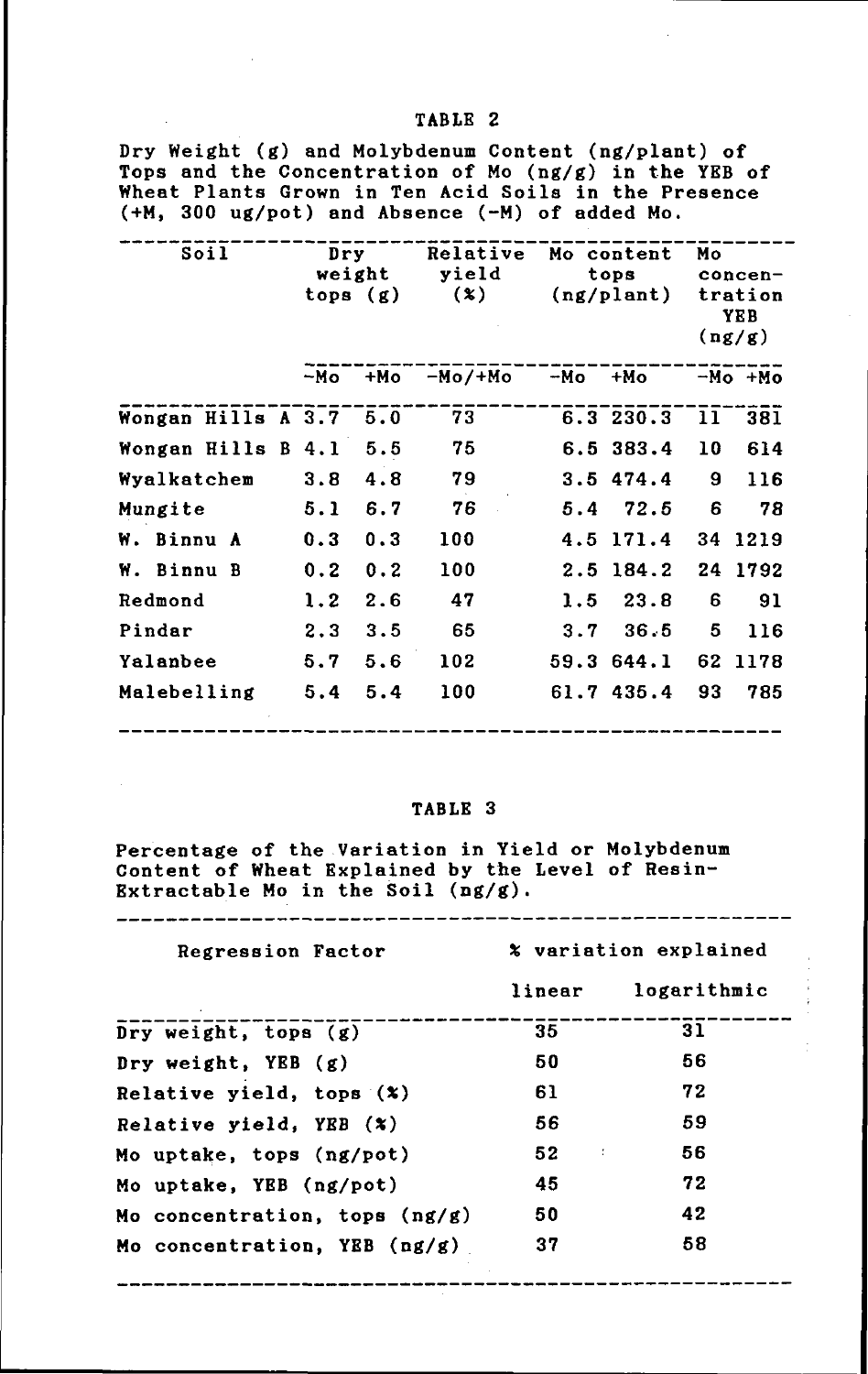

## $FIG. 1$

The variation in (a) the relative yield of tops  $(*)$ and (b) the molybdenum content (ng/pot) of the youngest emerged blade of wheat with the level of resin extractable Mo in the soil (ng/g).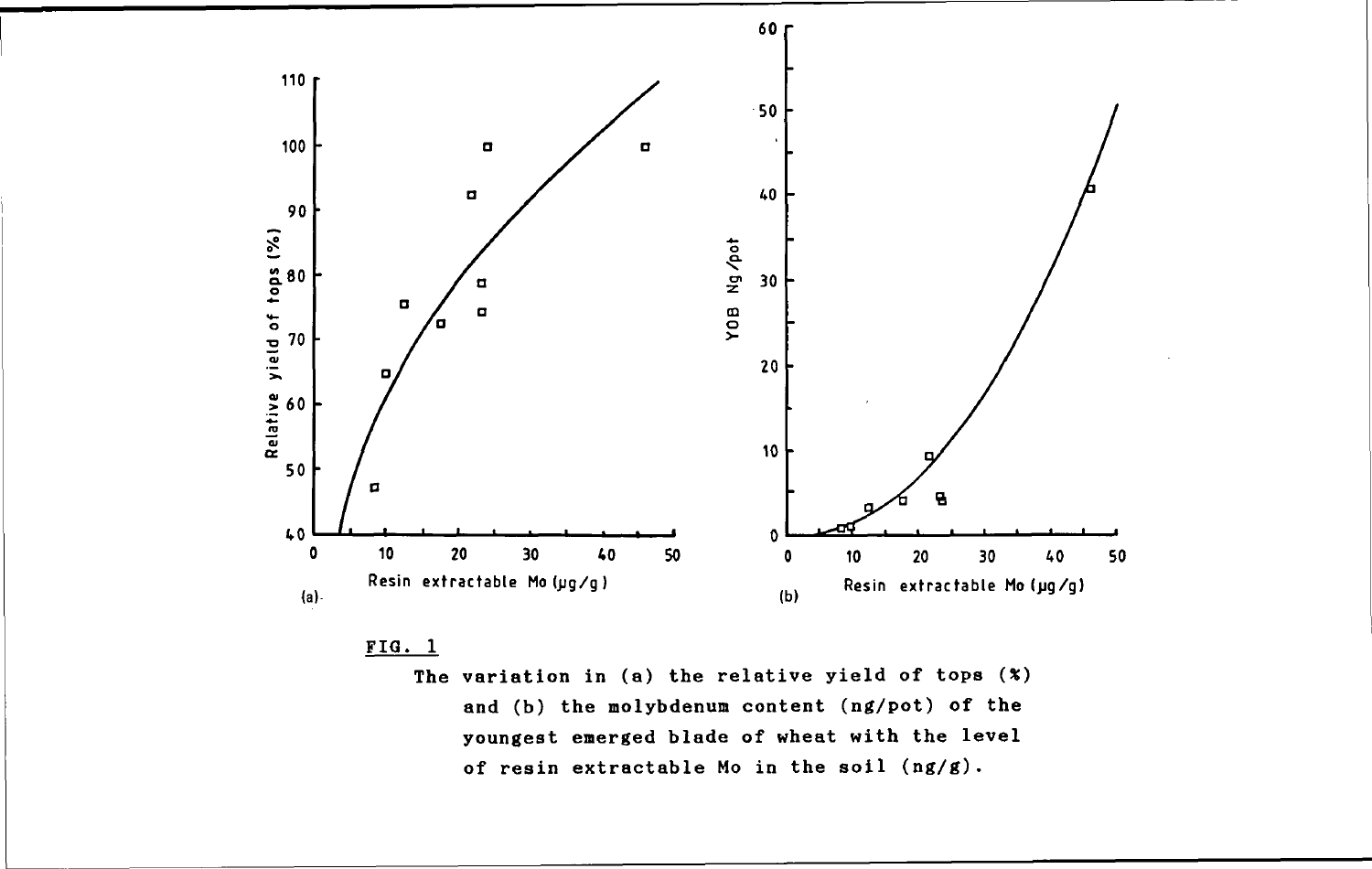molybdenum uptake by the wheat that may be explained by resin extractable Mo varied from 31-72% (Table 3). The West Binnu B soil was omitted from the regressions as it was considered to be phosphorus deficient due to an error in phosphorus addition at the beginning of the pot experiment. The relative yield of the tops and the uptake of molybdenum by the YEB were found to have'the highest correlation ( $r^2$  = 72%) with plant growth. However, Fig. 1 shows that the distribution of the data points was more uniform when plant response to Mo was expressed as relative yield of the tops rather than as Mo uptake by the YEB. Approximately 25 ug/g of resin extractable Mo resulted in 75-100% relative yield of the tops. Resin extractable Mo explained 57% of the variation in the relative yield of the tops when the data was analysed by the method of Cate and Nelson<sup>4</sup>. The method indicated that the critical level of resin extractable Mo was 18-22 ug/g.

#### CONCLUSIONS

Resin extractable Mo was able to explain 72% of the variation in yield of wheat grown on ten acid soils as measured by the relative yield of the tops or by the uptake of molybdenum by the youngest emerged blade. The method shows good promise as a soil test and merits further investigation. A wider variety of soils needs to be tested and more than one rate of Mo application should be used.

#### ACKNOWLEDGEMENTS

I would like to thank T. Anning and S. Johnson for their expert technical assistance and M. Riley for providing some of the soils. The research was funded by the Wheat Industry Research Council of Australia.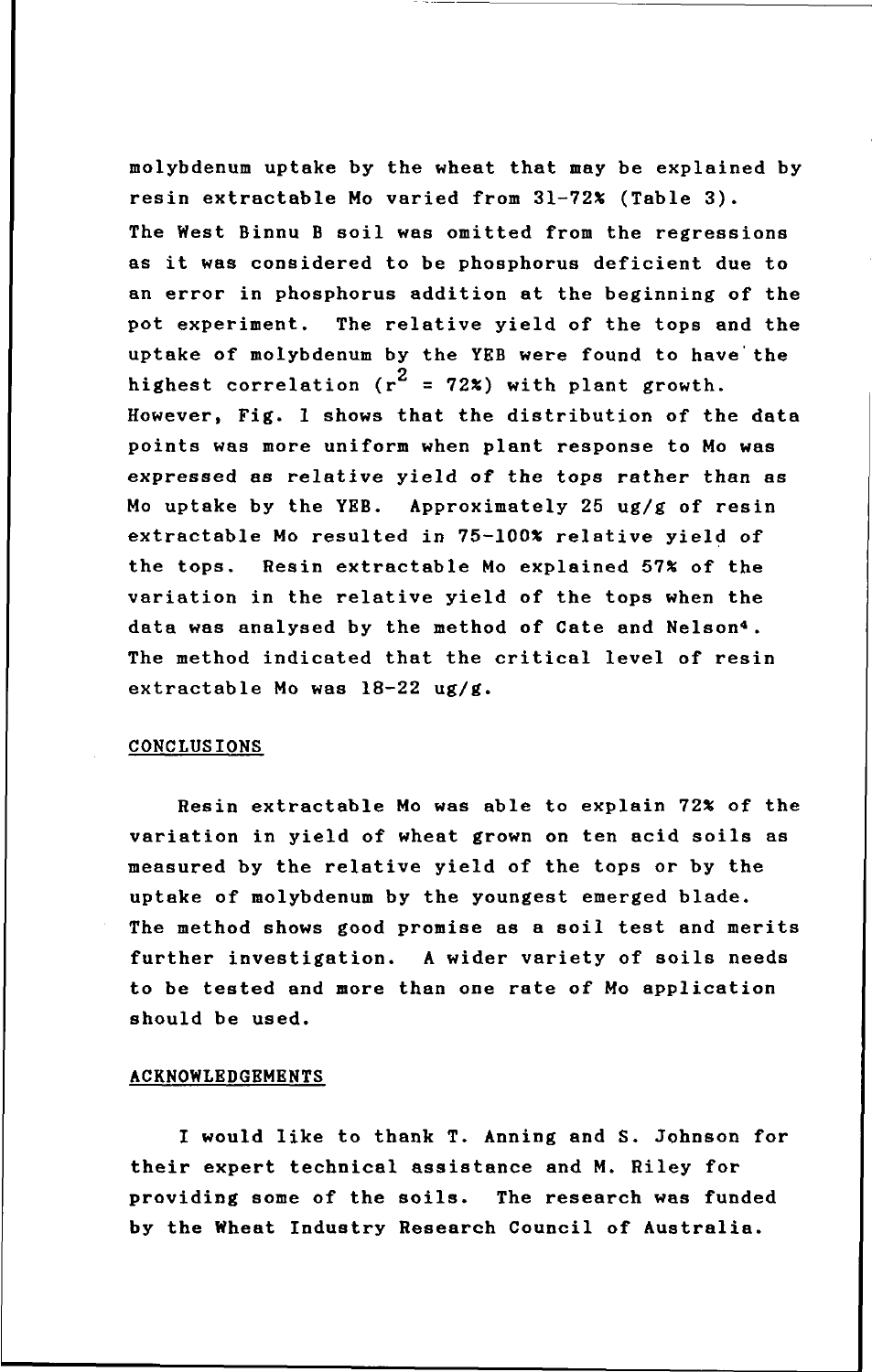#### **REFERENCES**

- 1. Bache, B.W. and C. Ireland, 1980. Desorption of phosphate from soils using anion exchange resin. J. Soil Sci. 31: 297-306.
- 2. Barrow N.J. and T.C. Shaw, 1977. Factors affecting the amount of phosphate extracted from soil by anion exchange resin. Geoderma 18: 309-232.
- 3. Bhella, H.S. and M.D. Dawson, 1972. The use of anion exchange resin for determining available soil molybdenum. Soil Sci. Soc. Am. J. 49: 905-911.
- 4. Cate, R.B. and L.A. Nelson, 1971. A simple statistical procedure for partitioning soil test correlation data into two classes. Soil Sci. Soc. Am. J. 35: 658-659.
- 5. Dolling, P.J. and G.S.P. Ritchie, 1985. Estimates of soil solution ionic strength and the determination of pH in West Australian soils. Aus. J. Soil Res. 23: 309-14.
- 6. Edmonds, T.E., 1982. The differential pulse polarographic determination of extractable molybdenum in soil. Commun. Soil Sci. Plant Anal. 13: 1-6.
- 7. Gupta, U.C. and J. Lipsett, 1982. Molybdenum in soils, plants and animals. Adv. Agron. 34: 73-115.
- 8. Hewitt, E.J., 1952. Sand and water culture methods used in the study of plant nutrition. Commwlth. Bur. Hort. Plantation Crops Tech. Comm. No. 22.
- 9. Karimian, N. and F.R. Cox, 1979. Molybdenum availability as predicted from selected soil chemical properties. Agron. J. 71: 63-65.